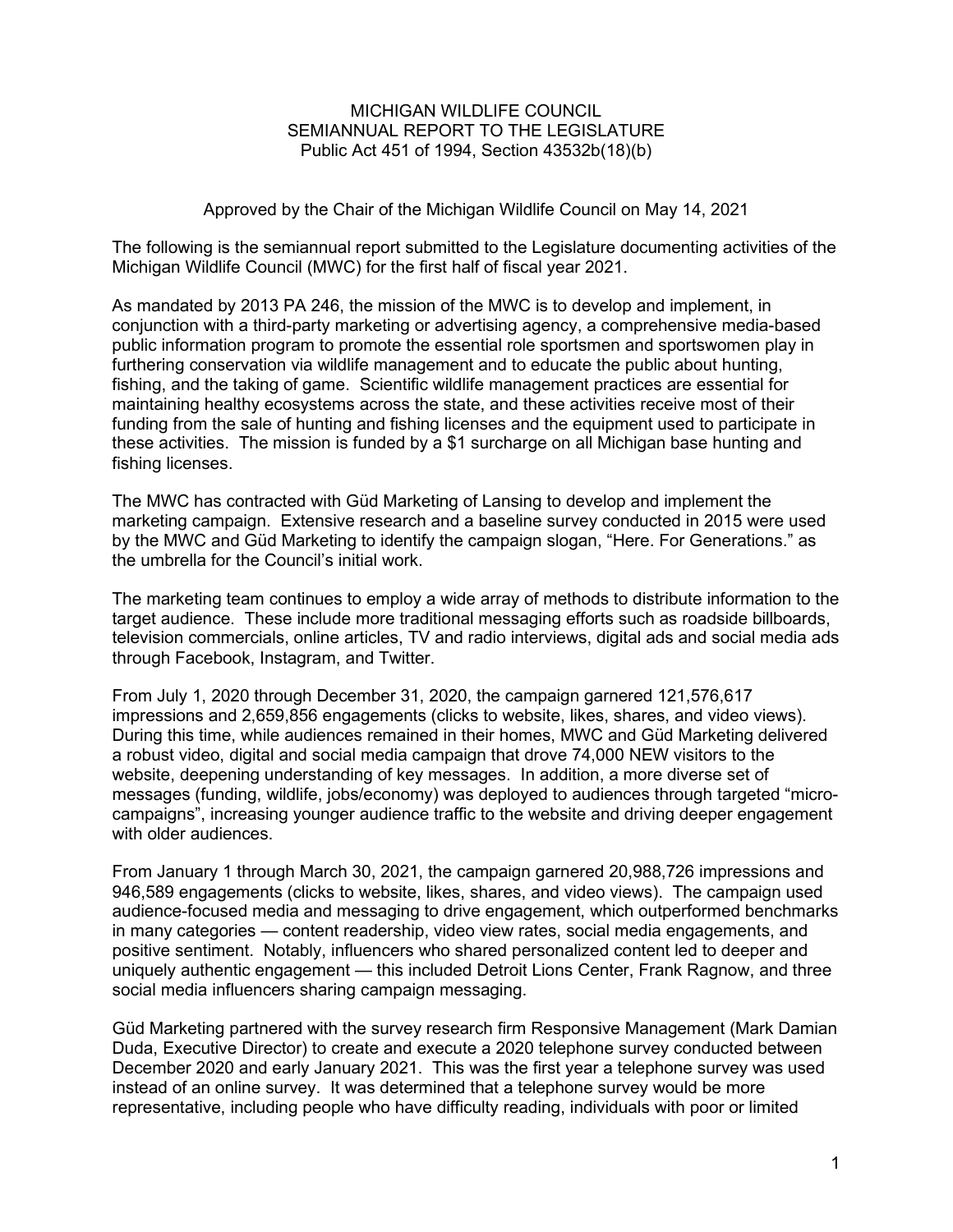internet service, and those who are intimidated by technology. (The U.S. Department of Education's National Institute of Literacy estimates that up to 43 percent of Americans cannot read beyond a "basic level.")

The survey was administered to 800 Michigan residents. The respondents were 18 years of age or older, and the survey was balanced to reflect the Michigan population by region for age, gender, and race/ethnicity.

Most of the survey questions are used each year to facilitate comparisons between surveys, however, a few new questions were incorporated. The team at Responsive Management reviewed results related to statewide high approval ratings of hunting and fishing and overall knowledge of wildlife management and its funding. The approval numbers increased in 2020 over previous years.

Mr. Duda summarized the survey results with three significant findings.

- 1) Key campaign audiences remain the same: Southeast Michigan, black Michiganders, young adults, and women.
- 2) People like to see a variety of messages. Conservation funding is an important benefit message but will require less reinforcement moving forward.
- 3) The existing campaign is not engaging black Michiganders, and more specialized messaging/imagery will need to be used to connect with that constituency.

The campaign strategy that was implemented beginning April 2021 is focused on promoting the benefits of fishing more broadly in the spring and hunting in the fall to give Michiganders a broad awareness of the benefits of participation in these sports. Güd Marketing will invest more in targeting communications, custom imagery, and messaging for each audience, focusing on young adults, families, and black Michiganders. Also, more time will be spent informing and arming advocates with key messages.

There are several significant events that will be of special importance to the campaign during the summer months. The Free Fishing Weekend in June will offer a chance to connect audiences with fishing. July is Michigan Wildlife Conservation Month, and it will provide a good opportunity to promote the outdoor activities. The National Amateur Fishing Tournament is being planned for August by Bass Pro Shops and promises to be a motivating event.

The council was in the news numerous times over the last year. The MWC joined with Michigan Sportsmen Against Hunger (MSAH) and the Michigan Department of Natural Resources to publicize the MSAH campaign encouraging the donation of venison from Michigan's hunters to serve hungry populations in Michigan. This past year nearly 91,000 pounds of venison were donated from Michigan hunters, supporting over 364,000 hot meals for people across the state.

The Michigan Wildlife Council contributed an article to the Detroit News and the Lansing State Journal which was published on January 13, 2021. In the article the MWC explained that one hundred years ago, the Michigan Department of Conservation — now the Department of Natural Resources (DNR) — embarked on a mission to conserve, protect, and manage Michigan's great outdoors. In fact, hunting is an integral part of the North American Model of Wildlife Conservation, a set of principles that have guided wildlife management and conservation decisions in the U.S. and Canada since it was put forth in the late 1800s.

Nick Buggia, Chair of the MWC, added, "Many people — including hunters — assume that habitat restoration and endangered species management is paid for by tax dollars, but it isn't. The majority of wildlife conservation dollars come directly from hunting and fishing."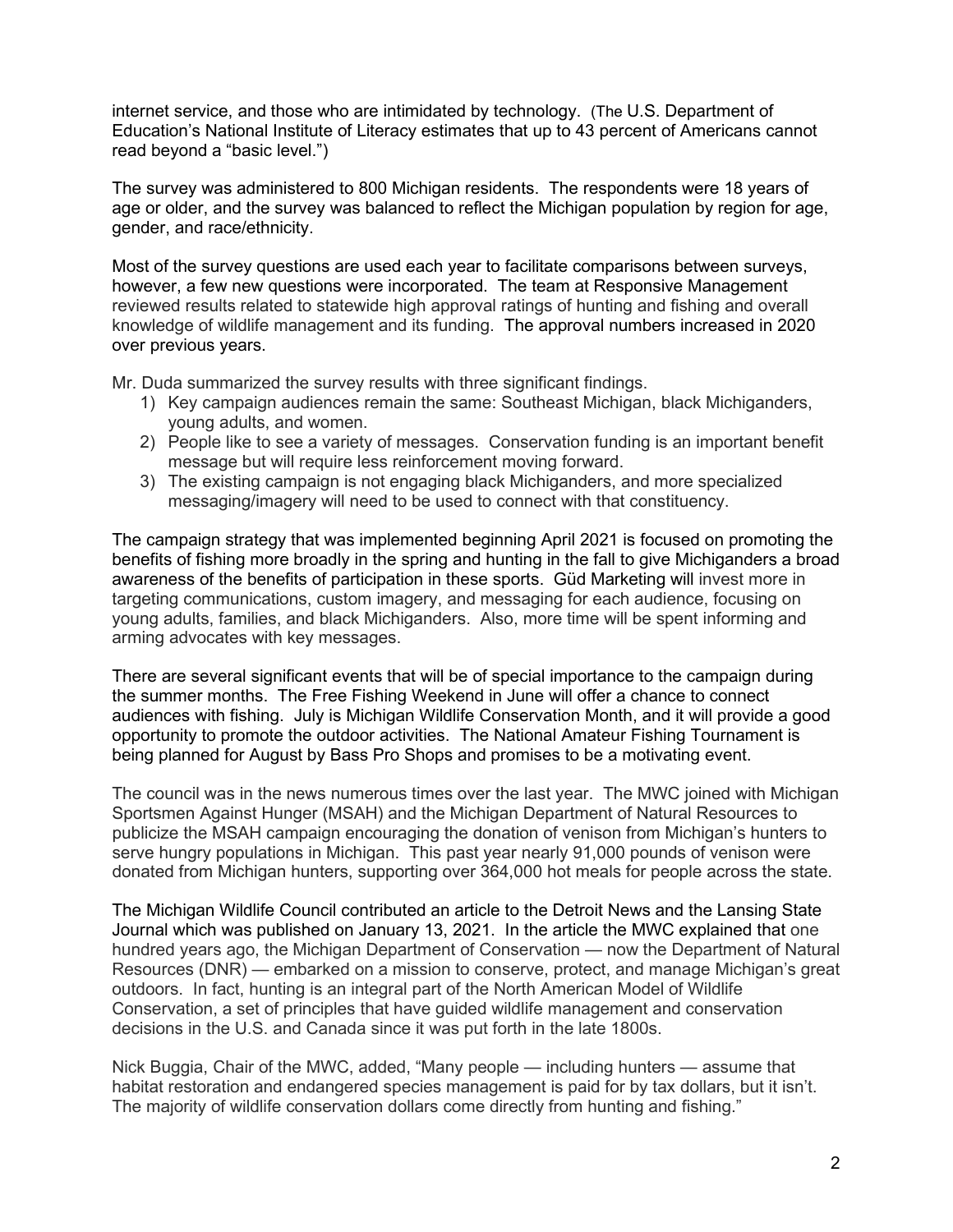Detroit Lions' fans took note in February 2021 when the MWC wrote an article featuring Detroit Lions Center, Frank Ragnow, for the Detroit News, Detroit Free Press, and Lansing State Journal. The article conveyed Frank's love of fishing the Detroit River and Lake St. Clair in his time off the football field and included recipes for his famous walleye fish tacos and Cajun potatoes.

As a result of restrictions due to the COVID-19 pandemic this winter, the DNR developed a way to educate children through virtual field trips. The council promoted these efforts. An interview with Kevin Frailey (DNR Education Services Manager) describes this program and is available on page 6. The video is entitled, [How kids can learn about the great outdoors without leaving](https://www.clickondetroit.com/live-in-the-d/2020/12/17/how-kids-can-learn-about-the-great-outdoors-without-leaving-the-house/)  [the house.](https://www.clickondetroit.com/live-in-the-d/2020/12/17/how-kids-can-learn-about-the-great-outdoors-without-leaving-the-house/) The interview was sponsored by the MWC and was shown on "Live in the D - WDIV" on December 17, 2020. It explains how teachers and parents can find "Nature at School" and "Nature at Home" lessons to help school-aged children learn more about wildlife and natural resources in Michigan. These programs were created by educators from the DNR that usually teach groups of children in-person. They are aimed at educating third graders through high school students but some of the videos can be adapted for younger children.

The 2021 Michigan duck stamp is a colorful piece of wildlife art that produced positive reactions even before it went on sale to the public. It was designed by John Roberts, a Saginaw Township wildlife artist. Marsha Standler, who coordinates the duck stamp program on behalf of the [Michigan Duck Hunters Association,](https://miduckhunters.org/) sees the new stamp as providing more funding for conservation programs that help the state's waterfowl. Nick Buggia views the duck stamp as an example of how the outdoors can bring people together.

"It's one of those Michigan traditions that help residents rally around the state's outdoor heritage, whether they hunt or not," said Buggia. The duck stamp made the news in three Michigan newspapers, and earned an interview on Fox 47, Morning Blend by Brenton Fetting, Acting President of Michigan Duck Hunters Association.

The current council includes:

Nick Buggia, (Chair) Mayville Matt Pedigo, Howell Jason Garvon, Brimley Ed Roy, Traverse City Hank Stancato, Detroit Kristin Phillips (Treasurer, DNR director's designee) Jeff Poet, Clare Beth Gruden, Perrinton T. Elliot Shafer, Grosse Pointe Woods

The MWC appreciates the Legislature's continued support and the opportunity to report on its activities since November 2020.

Respectfully,

Libert Buyja

Nick Buggia, Chair Michigan Wildlife Council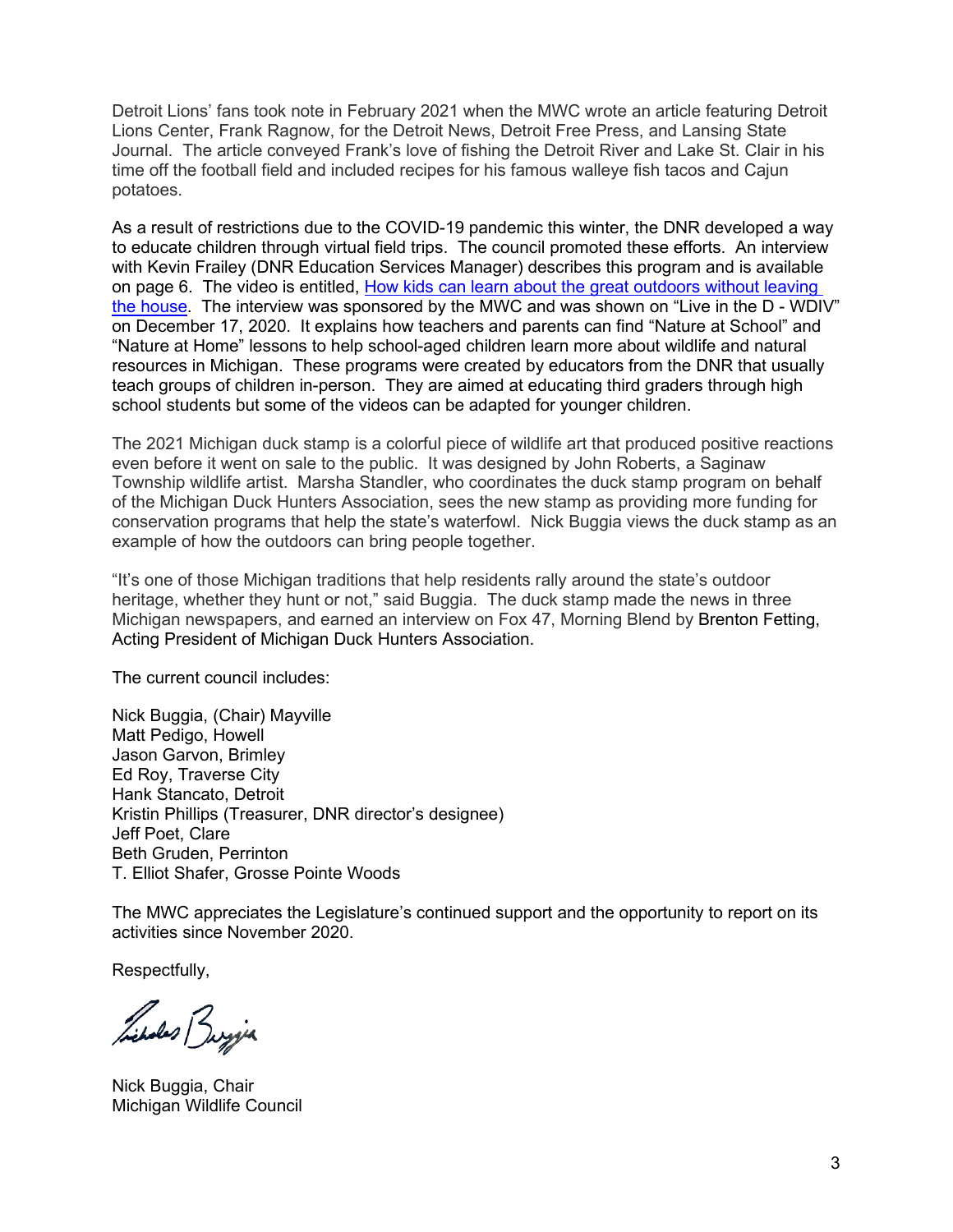In compliance with Section 43532b(18)(b) of PA 451 of 1994, the Michigan Wildlife Council provides the following summary of Fiscal Year 2021 expenditures for the Michigan Wildlife Management Public Education Subaccount that was created within the Game and Fish Protection Account.

# **Fiscal Year 2020-21 Expenditures for the Michigan Wildlife Council** (October 1, 2020 through March 31, 2021)

| <b>Expenditure Description</b>    | Amount      |
|-----------------------------------|-------------|
| Research/Marketing/Creative/Media | \$1,090,000 |
| Administrative                    |             |
| <b>Total Expenditures</b>         | \$1,090,000 |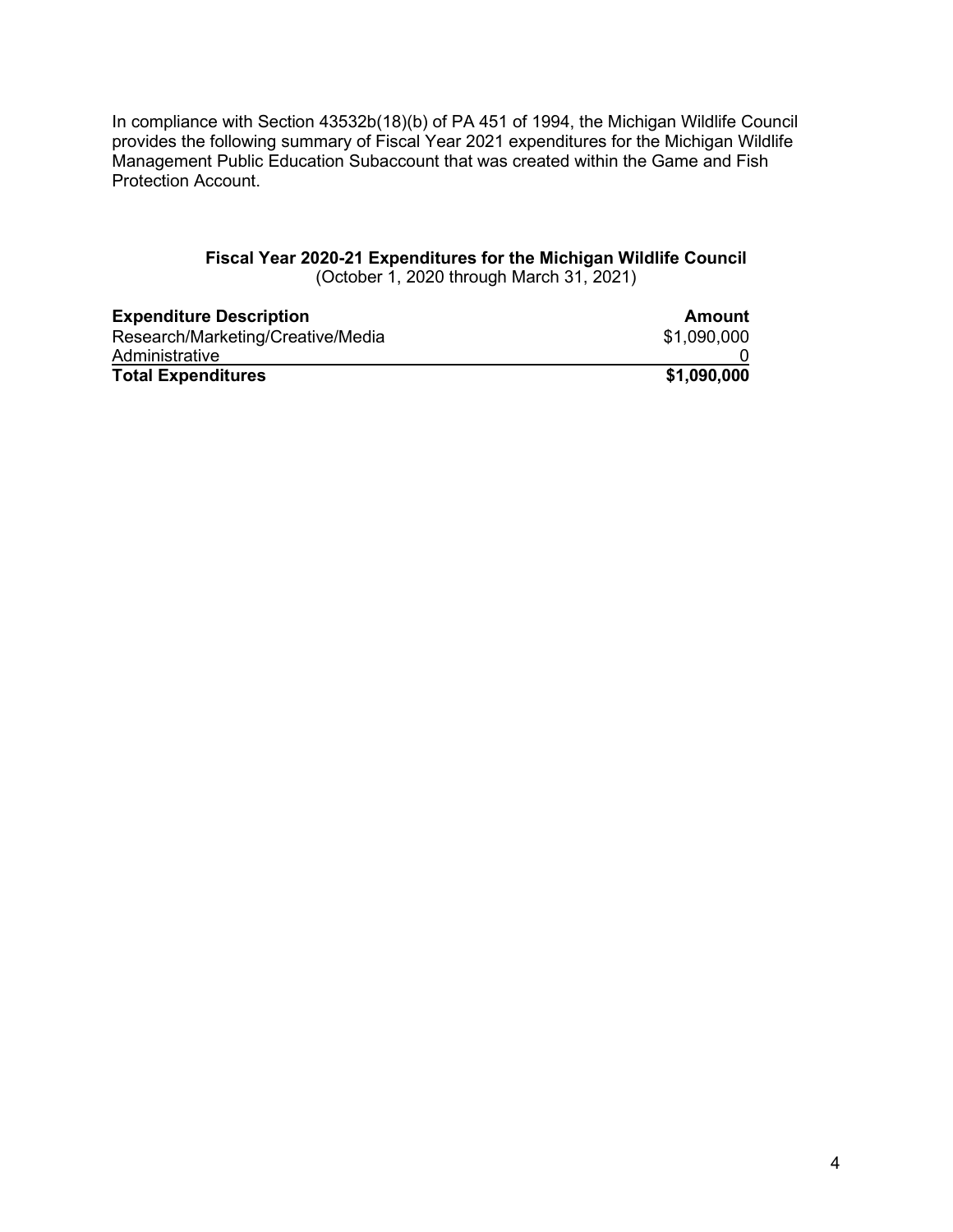## **Michigan Wildlife Council Media Appearances**

November 2020 – April 2021

### **Content Marketing Articles**

# [Conservation is a team sport](https://www.crainsdetroit.com/sponsored-content/conservation-team-sport)

Crain's Detroit Business November 9, 2020

Little Michiganders share big love of the [outdoors](https://www.freep.com/story/sponsor-story/michigan-wildlife-council/2020/11/20/little-michiganders-share-big-love-outdoors/6331894002/) Detroit Free Press November 20, 2020

#### [Little Michiganders share big love of the](https://www.livingstondaily.com/story/sponsor-story/michigan-wildlife-council/2020/11/20/little-michiganders-share-big-love-outdoors/6331894002/)  [outdoors](https://www.livingstondaily.com/story/sponsor-story/michigan-wildlife-council/2020/11/20/little-michiganders-share-big-love-outdoors/6331894002/) Livingston Daily November 20, 2020

[Little Michiganders share big love of the](https://www.detroitnews.com/story/sponsor-story/michigan-wildlife-council/2020/11/20/ever-wonder-what-kids-think-and-feel-michigans-great-outdoors/6330126002/)  [outdoors](https://www.detroitnews.com/story/sponsor-story/michigan-wildlife-council/2020/11/20/ever-wonder-what-kids-think-and-feel-michigans-great-outdoors/6330126002/) The Detroit News November 20, 2020

[Little Michiganders share big love of the](https://www.lansingstatejournal.com/story/sponsor-story/michigan-wildlife-council/2020/11/20/ever-wonder-what-kids-think-and-feel-michigans-great-outdoors/6330836002/)  [outdoors](https://www.lansingstatejournal.com/story/sponsor-story/michigan-wildlife-council/2020/11/20/ever-wonder-what-kids-think-and-feel-michigans-great-outdoors/6330836002/) Lansing State Journal November 20, 2020

[Michigan woods, water a great place for](https://www.freep.com/story/sponsor-story/michigan-wildlife-council/2020/12/01/michigan-woods-water-great-place-parents-bond-kids/6415304002/)  [parents to bond with kids](https://www.freep.com/story/sponsor-story/michigan-wildlife-council/2020/12/01/michigan-woods-water-great-place-parents-bond-kids/6415304002/) Detroit Free Press December 1, 2020

[Michigan woods, water a great place for](https://www.detroitnews.com/story/sponsor-story/michigan-wildlife-council/2020/12/01/michigan-woods-water-great-place-parents-bond-kids/6415479002/)  [parents to bond with kids](https://www.detroitnews.com/story/sponsor-story/michigan-wildlife-council/2020/12/01/michigan-woods-water-great-place-parents-bond-kids/6415479002/) The Detroit News December 1, 2020

[Michigan woods, water a great place for](https://www.lansingstatejournal.com/story/sponsor-story/michigan-wildlife-council/2020/12/01/michigan-woods-water-great-place-parents-bond-kids/6412167002/)  [parents to bond with kids](https://www.lansingstatejournal.com/story/sponsor-story/michigan-wildlife-council/2020/12/01/michigan-woods-water-great-place-parents-bond-kids/6412167002/) Lansing State Journal December 1, 2020

[Michigan marks century of conserving and](https://www.freep.com/story/sponsor-story/michigan-wildlife-council/2021/01/13/michigan-marks-century-conserving-and-protecting-states-waters-woods-and-wildlife/6630632002/)  [protecting state's waters, woods and wildlife](https://www.freep.com/story/sponsor-story/michigan-wildlife-council/2021/01/13/michigan-marks-century-conserving-and-protecting-states-waters-woods-and-wildlife/6630632002/) Detroit Free Press January 13, 2021

[Michigan marks century of conserving and](https://www.detroitnews.com/story/sponsor-story/michigan-wildlife-council/2021/01/13/michigan-marks-century-conserving-and-protecting-states-waters-woods-and-wildlife/6630863002/)  [protecting state's waters, woods and wildlife](https://www.detroitnews.com/story/sponsor-story/michigan-wildlife-council/2021/01/13/michigan-marks-century-conserving-and-protecting-states-waters-woods-and-wildlife/6630863002/) The Detroit News January 13, 2021

[Michigan marks century of conserving and](https://www.lansingstatejournal.com/story/sponsor-story/michigan-wildlife-council/2021/01/13/michigan-marks-century-conserving-and-protecting-states-waters-woods-and-wildlife/6631153002/)  [protecting state's waters, woods and wildlife](https://www.lansingstatejournal.com/story/sponsor-story/michigan-wildlife-council/2021/01/13/michigan-marks-century-conserving-and-protecting-states-waters-woods-and-wildlife/6631153002/) Lansing State Journal January 13, 2021

[What do Lions eat for dinner? Fresh-caught](https://www.freep.com/story/sponsor-story/michigan-wildlife-council/2021/02/15/football-player-frank-ragnow-shares-his-winning-walleye-fish-taco-recipe/6711740002/)  [Michigan fish!](https://www.freep.com/story/sponsor-story/michigan-wildlife-council/2021/02/15/football-player-frank-ragnow-shares-his-winning-walleye-fish-taco-recipe/6711740002/) Detroit Free Press February 15, 2021

[What do Lions eat for dinner? Fresh-caught](https://www.detroitnews.com/story/sponsor-story/michigan-wildlife-council/2021/02/15/football-player-frank-ragnow-shares-his-winning-walleye-fish-taco-recipe/6711807002/)  [Michigan fish!](https://www.detroitnews.com/story/sponsor-story/michigan-wildlife-council/2021/02/15/football-player-frank-ragnow-shares-his-winning-walleye-fish-taco-recipe/6711807002/) The Detroit News February 15, 2021

[What do Lions eat for dinner? Fresh-caught](https://www.lansingstatejournal.com/story/sponsor-story/michigan-wildlife-council/2021/02/15/football-player-frank-ragnow-shares-his-winning-walleye-fish-taco-recipe/6711884002/)  [Michigan fish!](https://www.lansingstatejournal.com/story/sponsor-story/michigan-wildlife-council/2021/02/15/football-player-frank-ragnow-shares-his-winning-walleye-fish-taco-recipe/6711884002/) Lansing State Journal February 15, 2021

[Michigan duck stamp continues to make](https://www.freep.com/story/sponsor-story/michigan-wildlife-council/2021/03/11/michigan-duck-stamp-continues-make-its-mark-waterfowl-conservation/4634113001/) its [mark on waterfowl conservation](https://www.freep.com/story/sponsor-story/michigan-wildlife-council/2021/03/11/michigan-duck-stamp-continues-make-its-mark-waterfowl-conservation/4634113001/) Detroit Free Press March 11, 2021

Michigan duck stamp continues to make its [mark on waterfowl conservation](https://www.detroitnews.com/story/sponsor-story/michigan-wildlife-council/2021/03/11/michigan-duck-stamp-continues-make-its-mark-waterfowl-conservation/4634362001/) The Detroit News March 11, 2021

[Michigan duck stamp continues to make its](https://www.lansingstatejournal.com/story/sponsor-story/michigan-wildlife-council/2021/03/11/michigan-duck-stamp-continues-make-its-mark-waterfowl-conservation/4634521001/)  [mark on waterfowl conservation](https://www.lansingstatejournal.com/story/sponsor-story/michigan-wildlife-council/2021/03/11/michigan-duck-stamp-continues-make-its-mark-waterfowl-conservation/4634521001/) Lansing State Journal March 11, 2021